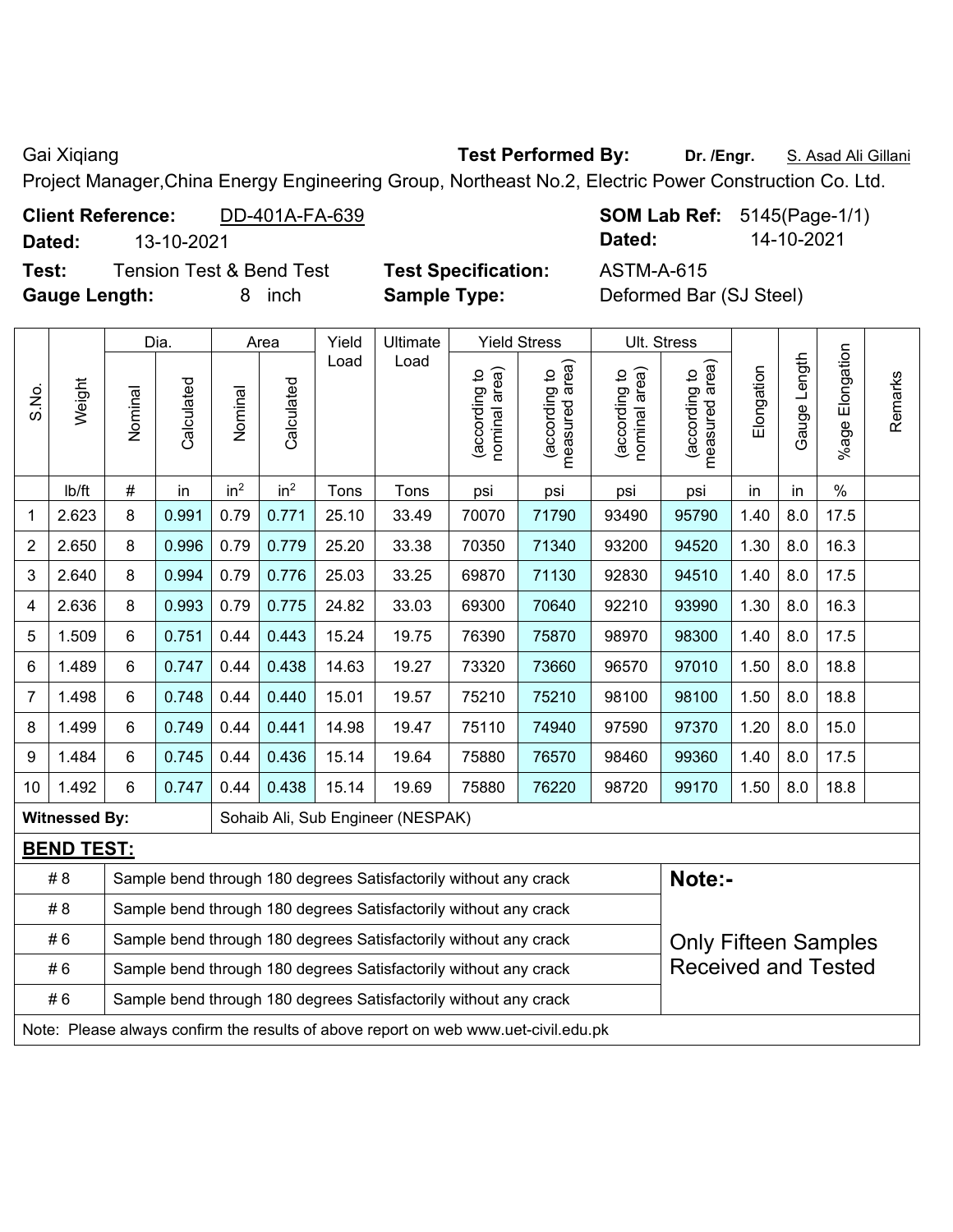Muhammad Imran Hafeez **Test Performed By: Dr. /Engr.** S Asad Ali Gillani

Sr. Engineer (Civil), WASO, PAEC, BINO Bahawalpur

 $\blacksquare$ 

## **Client Reference:** WASO-BINO-21-002

 $\overline{\phantom{a}}$ 

**Test:** Tension Test & Bend Test **Test Specification: Gauge Length:** 8 inch **Sample Type:** Deformed Bar

 $\overline{\phantom{a}}$ 

|                |                                                     |                                     | <b>SOM Lab</b> |              |
|----------------|-----------------------------------------------------|-------------------------------------|----------------|--------------|
|                | <b>Client Reference:</b><br><b>WASO-BINO-21-002</b> |                                     | Ref:           | 5147(Page-1) |
| Dated:         | 03-10-2021                                          |                                     | Dated:         | 14-10-2021   |
| Test:          | <b>Tension Test &amp; Bend Test</b>                 | <b>Test Specification:</b>          | ASTM-A-615     |              |
| October London | الممنات الم                                         | Communications of the Communication | Defenseed Des  |              |

|                |                   | Dia.<br><b>Yield Stress</b><br>Ult. Stress<br>Yield<br>Ultimate<br>Area                        |                          |                 |                 |                |                                                                                     |                               |                                 |                                |                                             |                |              |                          |         |
|----------------|-------------------|------------------------------------------------------------------------------------------------|--------------------------|-----------------|-----------------|----------------|-------------------------------------------------------------------------------------|-------------------------------|---------------------------------|--------------------------------|---------------------------------------------|----------------|--------------|--------------------------|---------|
| S.No.          | Weight            | Nominal                                                                                        | Calculated               | Nominal         | Calculated      | Load           | Load                                                                                | nominal area)<br>decording to | measured area)<br>(according to | (according to<br>nominal area) | (according to<br>measured area)<br>measured | Elongation     | Gauge Length | Elongation<br>$%$ age    | Remarks |
|                | Ib/ft             | $\#$                                                                                           | in                       | in <sup>2</sup> | in <sup>2</sup> | Tons           | Tons                                                                                | psi                           | psi                             | psi                            | psi                                         | in             | in           | $\%$                     |         |
| 1              | 2.639             | 8                                                                                              | 0.994                    | 0.79            | 0.776           | 24.54          | 34.15                                                                               | 68500                         | 69740                           | 95340                          | 97060                                       | 1.20           | 8.0          | 15.0                     |         |
| $\overline{c}$ | 2.646             | 8                                                                                              | 0.995                    | 0.79            | 0.778           | 24.54          | 34.45                                                                               | 68500                         | 69560                           | 96190                          | 97670                                       | 1.30           | 8.0          | 16.3                     |         |
| 3              | 1.505             | 6                                                                                              | 0.750                    | 0.44            | 0.442           | 13.63          | 20.25                                                                               | 68320                         | 68010                           | 101530                         | 101070                                      | 1.40           | 8.0          | 17.5                     |         |
| 4              | 1.512             | $6\phantom{1}$                                                                                 | 0.752                    | 0.44            | 0.444           | 13.63          | 20.31                                                                               | 68320                         | 67700                           | 101780                         | 100870                                      | 1.50           | 8.0          | 18.8                     |         |
| 5              | 1.053             | 5                                                                                              | 0.627                    | 0.31            | 0.309           | 9.60           | 14.24                                                                               | 68320                         | 68540                           | 101310                         | 101640                                      | 1.50           | 8.0          | 18.8                     |         |
| 6              | 1.034             | 5                                                                                              | 0.622                    | 0.31            | 0.304           | 9.48           | 13.91                                                                               | 67450                         | 68780                           | 98990                          | 100950                                      | 1.30           | 8.0          | 16.3                     |         |
| 7              | 0.662             | 4                                                                                              | 0.498                    | 0.20            | 0.195           | 6.03           | 8.82                                                                                | 66550                         | 68250                           | 97230                          | 99730                                       | 1.40           | 8.0          | 17.5                     |         |
| 8              | 0.670             | 4                                                                                              | 0.501                    | 0.20            | 0.197           | 6.37           | 8.89                                                                                | 70260                         | 71330                           | 98020                          | 99510                                       | 1.20           | 8.0          | 15.0                     |         |
|                |                   |                                                                                                |                          |                 |                 | $\overline{a}$ | $\blacksquare$                                                                      | $\overline{a}$                |                                 |                                |                                             |                |              |                          |         |
| ۰              |                   |                                                                                                | $\overline{\phantom{0}}$ | $\blacksquare$  | $\overline{a}$  | $\overline{a}$ | $\blacksquare$                                                                      |                               | ٠                               | $\overline{a}$                 | $\overline{\phantom{0}}$                    | $\blacksquare$ | ۰            | $\overline{\phantom{0}}$ |         |
|                |                   |                                                                                                |                          |                 |                 |                |                                                                                     |                               |                                 |                                |                                             |                |              |                          |         |
|                | <b>BEND TEST:</b> |                                                                                                |                          |                 |                 |                |                                                                                     |                               |                                 |                                |                                             |                |              |                          |         |
|                | # 8               |                                                                                                |                          |                 |                 |                | Sample bend through 180 degrees Satisfactorily without any crack                    |                               |                                 |                                | Note:-                                      |                |              |                          |         |
|                | #6                |                                                                                                |                          |                 |                 |                | Sample bend through 180 degrees Satisfactorily without any crack                    |                               |                                 |                                |                                             |                |              |                          |         |
|                | #5                | Sample bend through 180 degrees Satisfactorily without any crack<br><b>Only Twelve Samples</b> |                          |                 |                 |                |                                                                                     |                               |                                 |                                |                                             |                |              |                          |         |
|                | #4                |                                                                                                |                          |                 |                 |                | Sample bend through 180 degrees Satisfactorily without any crack                    |                               |                                 |                                | <b>Received and Tested</b>                  |                |              |                          |         |
|                |                   |                                                                                                |                          |                 |                 |                |                                                                                     |                               |                                 |                                |                                             |                |              |                          |         |
|                |                   |                                                                                                |                          |                 |                 |                | Note: Please always confirm the results of above report on web www.uet-civil.edu.pk |                               |                                 |                                |                                             |                |              |                          |         |

**Ref:** 5147(Page-1/1)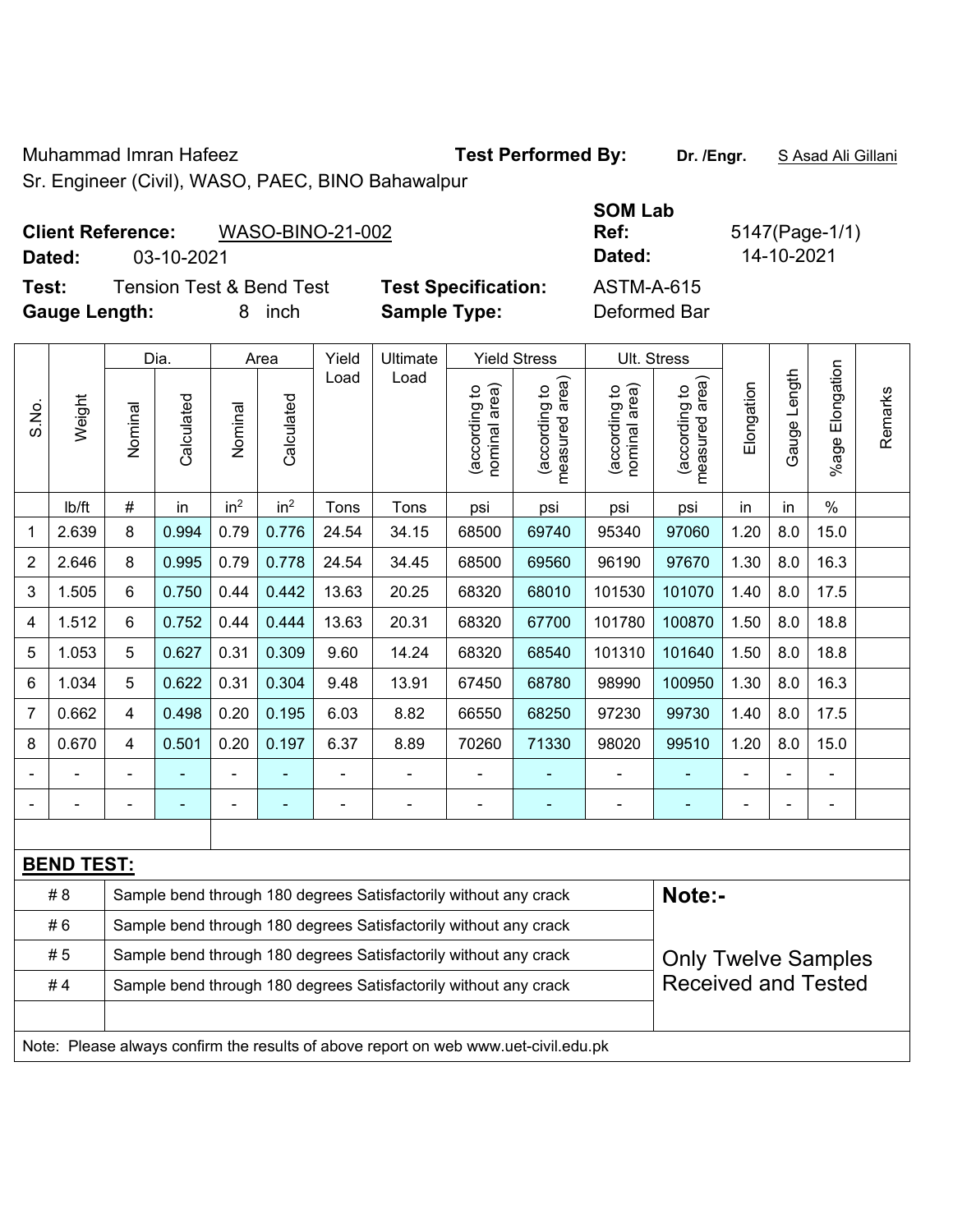Cantonment Executive Officer **Test Performed By:** Dr. /Engr.

S. Asad Ali Gillani

Gujranwala Cantt., Cantonment Board Gujranwala

| <b>Client Reference:</b> |            | SCE/Engg/01                         |                            | <b>Ref:</b>  | 5148(Page-1/ |
|--------------------------|------------|-------------------------------------|----------------------------|--------------|--------------|
| Dated:                   | 04-10-2021 |                                     |                            | Dated:       | 14-10-2021   |
| Test:                    |            | <b>Tension Test &amp; Bend Test</b> | <b>Test Specification:</b> | ASTM-A-615   |              |
| <b>Gauge Length:</b>     |            | inch<br>8                           | <b>Sample Type:</b>        | Deformed Bar |              |

| <b>SOM Lab</b> |                |
|----------------|----------------|
| Ref:           | 5148(Page-1/1) |
| Dated:         | 14-10-2021     |
| ASTM-A-615     |                |
| Deformed Bar   |                |

|                |                   |                              | Dia.           |                          | Area            | Yield                    | Ultimate<br>Load<br>Load                                                            |                                | <b>Yield Stress</b>             |                                | Ult. Stress                     |                |                |                           |         |
|----------------|-------------------|------------------------------|----------------|--------------------------|-----------------|--------------------------|-------------------------------------------------------------------------------------|--------------------------------|---------------------------------|--------------------------------|---------------------------------|----------------|----------------|---------------------------|---------|
| S.No.          | Weight            | Nominal                      | Calculated     | Nominal                  | Calculated      |                          |                                                                                     | nominal area)<br>(according to | (according to<br>measured area) | nominal area)<br>(according to | (according to<br>measured area) | Elongation     | Gauge Length   | Elongation<br>$%$ age $I$ | Remarks |
|                | lb/ft             | $\#$                         | in             | in <sup>2</sup>          | in <sup>2</sup> | Tons                     | Tons                                                                                | psi                            | psi                             | psi                            | psi                             | in             | in             | $\%$                      |         |
| 1              | 0.659             | 4                            | 0.497          | 0.20                     | 0.194           | 7.08                     | 8.82                                                                                | 78130                          | 80540                           | 97230                          | 100240                          | 1.10           | 8.0            | 13.8                      |         |
|                |                   | $\blacksquare$               |                | ä,                       |                 | $\blacksquare$           | ÷.                                                                                  | $\blacksquare$                 |                                 | ä,                             | ÷                               | $\blacksquare$ |                | $\blacksquare$            |         |
| $\blacksquare$ | $\blacksquare$    | $\blacksquare$               | $\blacksquare$ | ä,                       | $\blacksquare$  | ÷                        | $\blacksquare$                                                                      | $\blacksquare$                 | $\blacksquare$                  | ÷,                             | $\blacksquare$                  | $\blacksquare$ | $\blacksquare$ | $\blacksquare$            |         |
| $\blacksquare$ | $\blacksquare$    | $\blacksquare$               | $\blacksquare$ | $\blacksquare$           | $\blacksquare$  | Ē,                       | $\blacksquare$                                                                      | $\blacksquare$                 | $\blacksquare$                  | ä,                             | $\blacksquare$                  | $\blacksquare$ | $\blacksquare$ | $\blacksquare$            |         |
| $\blacksquare$ | $\blacksquare$    | $\blacksquare$               | $\blacksquare$ | $\overline{\phantom{a}}$ | $\blacksquare$  | $\blacksquare$           | $\blacksquare$                                                                      | $\blacksquare$                 | $\blacksquare$                  | $\blacksquare$                 | $\blacksquare$                  | ۰              | $\blacksquare$ | $\overline{\phantom{a}}$  |         |
| $\blacksquare$ | ä,                | $\blacksquare$               | $\blacksquare$ | $\blacksquare$           | ä,              | $\blacksquare$           | $\blacksquare$                                                                      | $\blacksquare$                 | $\blacksquare$                  | ä,                             | $\blacksquare$                  | $\blacksquare$ | $\blacksquare$ | $\blacksquare$            |         |
|                | $\blacksquare$    | $\blacksquare$               | $\blacksquare$ | $\blacksquare$           | ä,              | $\blacksquare$           | $\blacksquare$                                                                      | $\blacksquare$                 | $\blacksquare$                  | $\blacksquare$                 | $\blacksquare$                  | ۰              | $\blacksquare$ | $\blacksquare$            |         |
|                |                   |                              | ۰              |                          | $\blacksquare$  | $\overline{\phantom{a}}$ | $\blacksquare$                                                                      | $\blacksquare$                 | $\blacksquare$                  | ÷,                             | $\blacksquare$                  | $\blacksquare$ |                | $\blacksquare$            |         |
|                |                   |                              |                |                          |                 |                          | ÷                                                                                   |                                |                                 |                                |                                 | ÷              |                |                           |         |
| $\blacksquare$ | $\blacksquare$    | $\qquad \qquad \blacksquare$ | ٠              | $\overline{\phantom{0}}$ | ٠               | $\blacksquare$           | $\blacksquare$                                                                      | $\overline{\phantom{0}}$       | $\blacksquare$                  | ä,                             | $\overline{\phantom{a}}$        | $\blacksquare$ | $\blacksquare$ | $\overline{\phantom{a}}$  |         |
|                |                   |                              |                |                          |                 |                          |                                                                                     |                                |                                 |                                |                                 |                |                |                           |         |
|                | <b>BEND TEST:</b> |                              |                |                          |                 |                          |                                                                                     |                                |                                 |                                |                                 |                |                |                           |         |
|                | #4                |                              |                |                          |                 |                          | Sample bend through 180 degrees Satisfactorily without any crack                    |                                |                                 |                                | Note:-                          |                |                |                           |         |
|                |                   |                              |                |                          |                 |                          |                                                                                     |                                |                                 |                                |                                 |                |                |                           |         |
|                |                   |                              |                |                          |                 |                          | <b>Only Two Samples</b>                                                             |                                |                                 |                                |                                 |                |                |                           |         |
|                |                   |                              |                |                          |                 |                          |                                                                                     |                                |                                 |                                | <b>Received and Tested</b>      |                |                |                           |         |
|                |                   |                              |                |                          |                 |                          |                                                                                     |                                |                                 |                                |                                 |                |                |                           |         |
|                |                   |                              |                |                          |                 |                          | Note: Please always confirm the results of above report on web www.uet-civil.edu.pk |                                |                                 |                                |                                 |                |                |                           |         |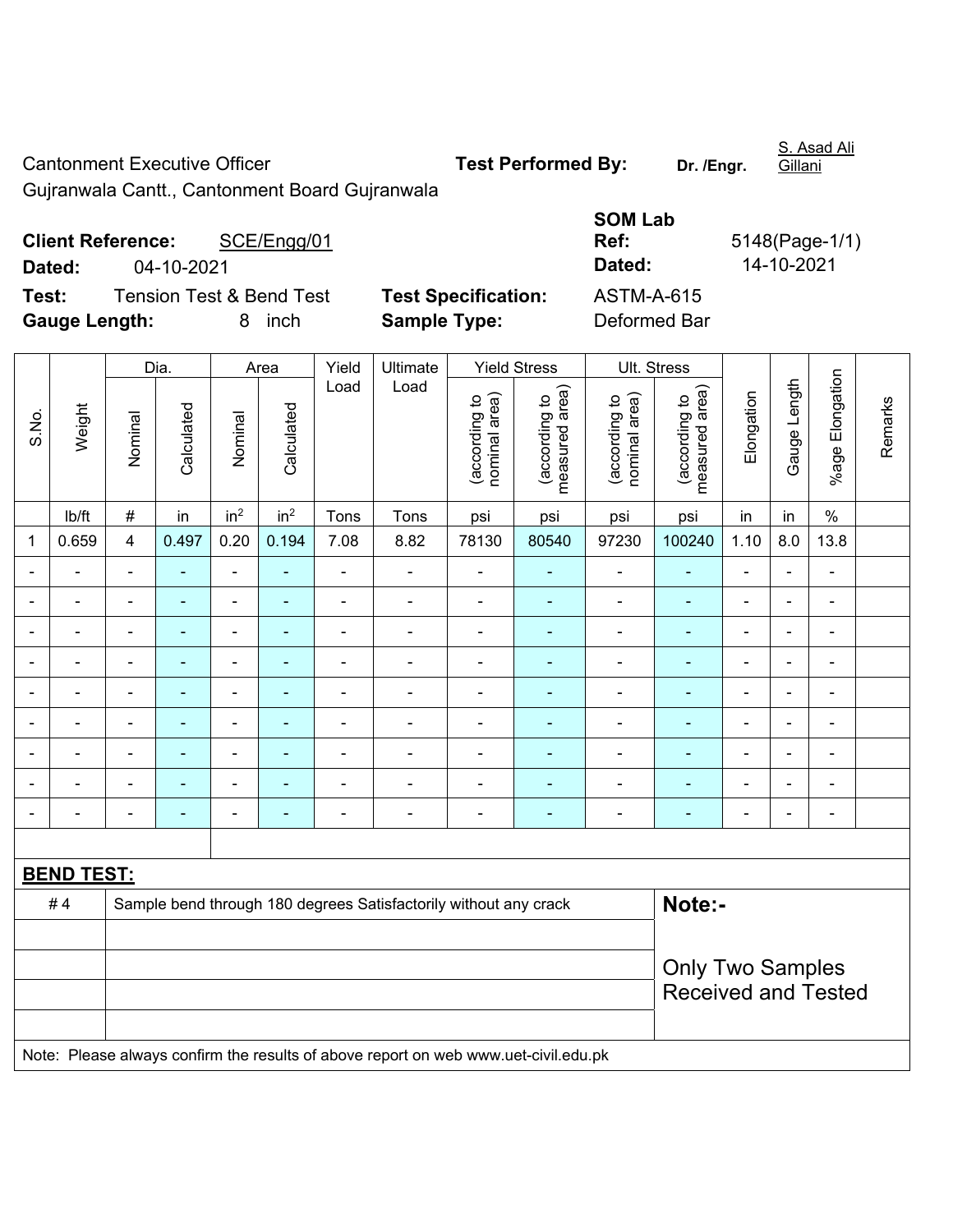Engr. Naveed Sadiq **Test Performed By:** Dr. /Engr. Resident Engineer, Orbit Housing

S. Asad Ali

**Client Reference:** Nil

**Test:** Tension Test & Bend Test **Test Specification:** ASTM-A-615 **Gauge Length:** 8 inch **Sample Type:** Deformed Bar

**SOM Lab Ref:** 5149(Page-1/1) **Dated:** 14-10-2021 **Dated:** 14-10-2021

|                |                   | Ultimate<br>Dia.<br>Yield<br><b>Yield Stress</b><br>Area |            |                 |                 |                |                                                                                     |                                |                                 | Ult. Stress                    |                                 |                |                |                          |         |
|----------------|-------------------|----------------------------------------------------------|------------|-----------------|-----------------|----------------|-------------------------------------------------------------------------------------|--------------------------------|---------------------------------|--------------------------------|---------------------------------|----------------|----------------|--------------------------|---------|
| S.No.          | Weight            | Nominal                                                  | Calculated | Nominal         | Calculated      | Load           | Load                                                                                | nominal area)<br>(according to | measured area)<br>(according to | (according to<br>nominal area) | (according to<br>measured area) | Elongation     | Gauge Length   | %age Elongation          | Remarks |
|                | lb/ft             | $\#$                                                     | in         | in <sup>2</sup> | in <sup>2</sup> | Tons           | Tons                                                                                | psi                            | psi                             | psi                            | psi                             | in             | in             | $\%$                     |         |
| 1              | 2.659             | 8                                                        | 0.997      | 0.79            | 0.781           | 25.64          | 34.58                                                                               | 71570                          | 72400                           | 96530                          | 97640                           | 1.60           | 8.0            | 20.0                     |         |
| $\overline{2}$ | 2.652             | 8                                                        | 0.996      | 0.79            | 0.779           | 24.62          | 34.07                                                                               | 68730                          | 69700                           | 95110                          | 96450                           | 1.30           | 8.0            | 16.3                     |         |
|                |                   |                                                          |            |                 |                 | ä,             | $\blacksquare$                                                                      | ä,                             |                                 | $\blacksquare$                 |                                 |                |                | ä,                       |         |
|                |                   |                                                          | ÷,         | $\blacksquare$  |                 |                | $\blacksquare$                                                                      | $\overline{\phantom{a}}$       |                                 | $\qquad \qquad \blacksquare$   | ä,                              |                |                | $\blacksquare$           |         |
|                | $\blacksquare$    | $\blacksquare$                                           | ä,         | ÷               | $\blacksquare$  | $\blacksquare$ | $\blacksquare$                                                                      | $\blacksquare$                 |                                 | $\blacksquare$                 | $\blacksquare$                  | $\blacksquare$ | $\blacksquare$ | $\blacksquare$           |         |
|                | $\blacksquare$    | $\blacksquare$                                           | ۰          | ÷               | $\blacksquare$  | $\blacksquare$ | $\blacksquare$                                                                      | $\blacksquare$                 | ٠                               | $\blacksquare$                 | $\blacksquare$                  | $\blacksquare$ | $\blacksquare$ | $\blacksquare$           |         |
|                | $\blacksquare$    | $\blacksquare$                                           | ÷,         | ÷               | ٠               | $\blacksquare$ | $\blacksquare$                                                                      | $\blacksquare$                 | $\blacksquare$                  | $\blacksquare$                 | $\blacksquare$                  | $\blacksquare$ |                | $\blacksquare$           |         |
|                |                   |                                                          |            |                 |                 |                | $\blacksquare$                                                                      | Ē,                             |                                 | $\blacksquare$                 | $\blacksquare$                  |                |                | ä,                       |         |
|                |                   |                                                          |            |                 |                 |                |                                                                                     | Ē,                             |                                 | $\blacksquare$                 |                                 |                |                | ÷                        |         |
| $\blacksquare$ | -                 | $\blacksquare$                                           | ۰          | ÷               | $\blacksquare$  | $\blacksquare$ | $\blacksquare$                                                                      | $\blacksquare$                 | $\blacksquare$                  | $\overline{\phantom{a}}$       | $\blacksquare$                  | $\blacksquare$ | $\blacksquare$ | $\overline{\phantom{a}}$ |         |
|                |                   |                                                          |            |                 |                 |                |                                                                                     |                                |                                 |                                |                                 |                |                |                          |         |
|                | <b>BEND TEST:</b> |                                                          |            |                 |                 |                |                                                                                     |                                |                                 |                                |                                 |                |                |                          |         |
|                | # 8               |                                                          |            |                 |                 |                | Sample bend through 180 degrees Satisfactorily without any crack                    |                                |                                 |                                | Note:-                          |                |                |                          |         |
|                |                   |                                                          |            |                 |                 |                |                                                                                     |                                |                                 |                                |                                 |                |                |                          |         |
|                |                   |                                                          |            |                 |                 |                |                                                                                     |                                |                                 |                                | <b>Only Three Samples</b>       |                |                |                          |         |
|                |                   |                                                          |            |                 |                 |                |                                                                                     |                                |                                 |                                | <b>Received and Tested</b>      |                |                |                          |         |
|                |                   |                                                          |            |                 |                 |                |                                                                                     |                                |                                 |                                |                                 |                |                |                          |         |
|                |                   |                                                          |            |                 |                 |                | Note: Please always confirm the results of above report on web www.uet-civil.edu.pk |                                |                                 |                                |                                 |                |                |                          |         |

Gillani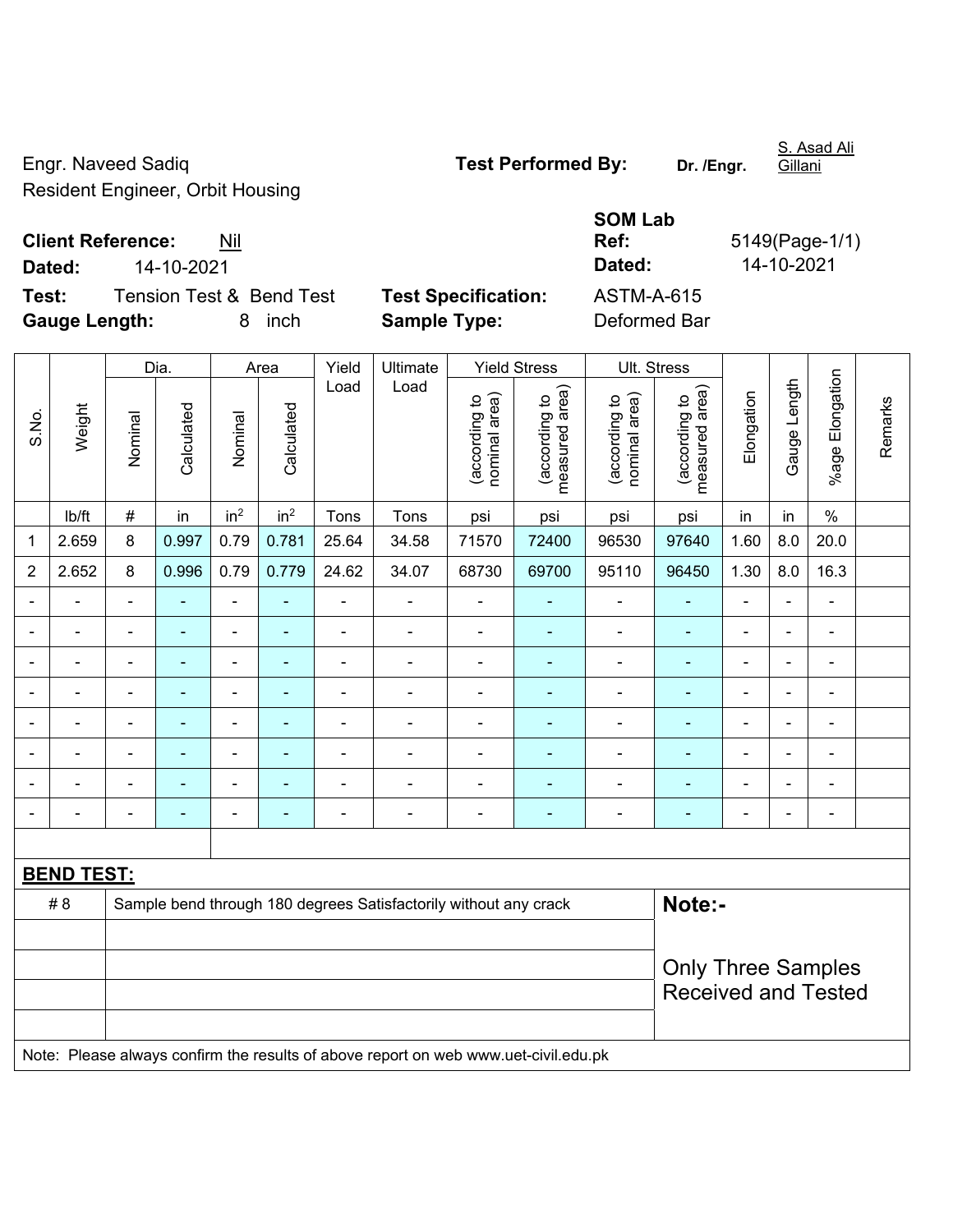## Naeem Yousaf **Test Performed By:** Dr. /Engr. M. Rehan Ashraf Resident Engineer, Nespak Pvt. Ltd. Lahore

## **Client Reference:** 4401/NY/T/05/55

**Test:** Tension Test & Bend Test **Test Specification:** ASTM-A-615 **Guage Length:** 8 inch **Sample Type:** Deformed Bar (Gujjar Steel)

|                | Dia.<br><b>Yield Stress</b><br>Ult. Stress<br>Area |                                                                  |            |                 |                 |                           |                                                                                     |                                |                                 |                                |                                 |            |              |                    |         |
|----------------|----------------------------------------------------|------------------------------------------------------------------|------------|-----------------|-----------------|---------------------------|-------------------------------------------------------------------------------------|--------------------------------|---------------------------------|--------------------------------|---------------------------------|------------|--------------|--------------------|---------|
|                |                                                    |                                                                  |            |                 |                 | Yield                     | Ultimate                                                                            |                                |                                 |                                |                                 |            |              |                    |         |
| S.No.          | Weight                                             | Nominal                                                          | Calculated | Nominal         | Calculated      | Load                      | Load                                                                                | nominal area)<br>(according to | (according to<br>measured area) | (according to<br>nominal area) | measured area)<br>(according to | Elongation | Gauge Length | Elongation<br>%age | Remarks |
|                | lb/ft                                              | $\#$                                                             | in         | in <sup>2</sup> | in <sup>2</sup> | Tons                      | Tons                                                                                | psi                            | psi                             | psi                            | psi                             | in         | in           | $\%$               |         |
| 1              | 2.667                                              | $\bf 8$                                                          | 0.999      | 0.79            | 0.784           | 25.08                     | 35.44                                                                               | 70010                          | 70540                           | 98950                          | 99710                           | 1.50       | 8.0          | 18.8               |         |
| $\overline{2}$ | 2.689                                              | 8                                                                | 1.003      | 0.79            | 0.790           | 25.79                     | 35.75                                                                               | 72000                          | 72000                           | 99800                          | 99800                           | 1.50       | 8.0          | 18.8               |         |
| 3              | 1.457                                              | $6\phantom{1}$                                                   | 0.738      | 0.44            | 0.428           | 15.26                     | 19.24                                                                               | 76490                          | 78640                           | 96420                          | 99120                           | 1.20       | 8.0          | 15.0               |         |
| 4              | 1.454                                              | 6                                                                | 0.737      | 0.44            | 0.427           | 14.88                     | 18.65                                                                               | 74600                          | 76870                           | 93510                          | 96350                           | 1.10       | 8.0          | 13.8               |         |
| 5              | 0.695                                              | 4                                                                | 0.510      | 0.20            | 0.204           | 7.34                      | 8.89                                                                                | 80940                          | 79350                           | 98020                          | 96100                           | 1.00       | 8.0          | 12.5               |         |
| 6              | 0.679                                              | 4                                                                | 0.505      | 0.20            | 0.200           | 7.17                      | 8.84                                                                                | 79030                          | 79030                           | 97460                          | 97460                           | 1.20       | 8.0          | 15.0               |         |
|                |                                                    | ä,                                                               |            | $\blacksquare$  | ÷               | $\blacksquare$            | ÷,                                                                                  | $\overline{\phantom{a}}$       | ÷,                              | $\blacksquare$                 | $\blacksquare$                  |            |              | ÷,                 |         |
|                |                                                    | ä,                                                               |            | $\blacksquare$  | ÷               | $\overline{a}$            | $\blacksquare$                                                                      | $\overline{\phantom{a}}$       | $\blacksquare$                  | $\blacksquare$                 | $\blacksquare$                  |            |              | $\overline{a}$     |         |
|                |                                                    | $\blacksquare$                                                   |            | ÷               | $\blacksquare$  |                           |                                                                                     |                                | ٠                               | $\blacksquare$                 | ÷,                              |            |              | $\blacksquare$     |         |
|                |                                                    |                                                                  |            |                 |                 |                           |                                                                                     | $\blacksquare$                 | $\blacksquare$                  | $\blacksquare$                 | $\blacksquare$                  |            |              | $\blacksquare$     |         |
|                | <b>Witnessed By:</b>                               |                                                                  |            |                 |                 | Naeem Yousaf (RE, Nespak) |                                                                                     |                                |                                 |                                |                                 |            |              |                    |         |
|                | <b>BEND TEST:</b>                                  |                                                                  |            |                 |                 |                           |                                                                                     |                                |                                 |                                |                                 |            |              |                    |         |
|                | # 8                                                |                                                                  |            |                 |                 |                           | Sample bend through 180 degrees Satisfactorily without any crack                    |                                |                                 |                                | Note:-                          |            |              |                    |         |
|                | #6                                                 | Sample bend through 180 degrees Satisfactorily without any crack |            |                 |                 |                           |                                                                                     |                                |                                 |                                |                                 |            |              |                    |         |
|                | #4                                                 |                                                                  |            |                 |                 |                           | Sample bend through 180 degrees Satisfactorily without any crack                    |                                |                                 |                                | <b>Only Nine Samples</b>        |            |              |                    |         |
|                |                                                    |                                                                  |            |                 |                 |                           |                                                                                     |                                |                                 |                                | <b>Received and Tested</b>      |            |              |                    |         |
|                |                                                    |                                                                  |            |                 |                 |                           |                                                                                     |                                |                                 |                                |                                 |            |              |                    |         |
|                |                                                    |                                                                  |            |                 |                 |                           | Note: Please always confirm the results of above report on web www.uet-civil.edu.pk |                                |                                 |                                |                                 |            |              |                    |         |

**SOM Lab Ref:**  5150(Page- $1/1)$ **Dated:** 12-10-2021 **Dated:** 14-10-2021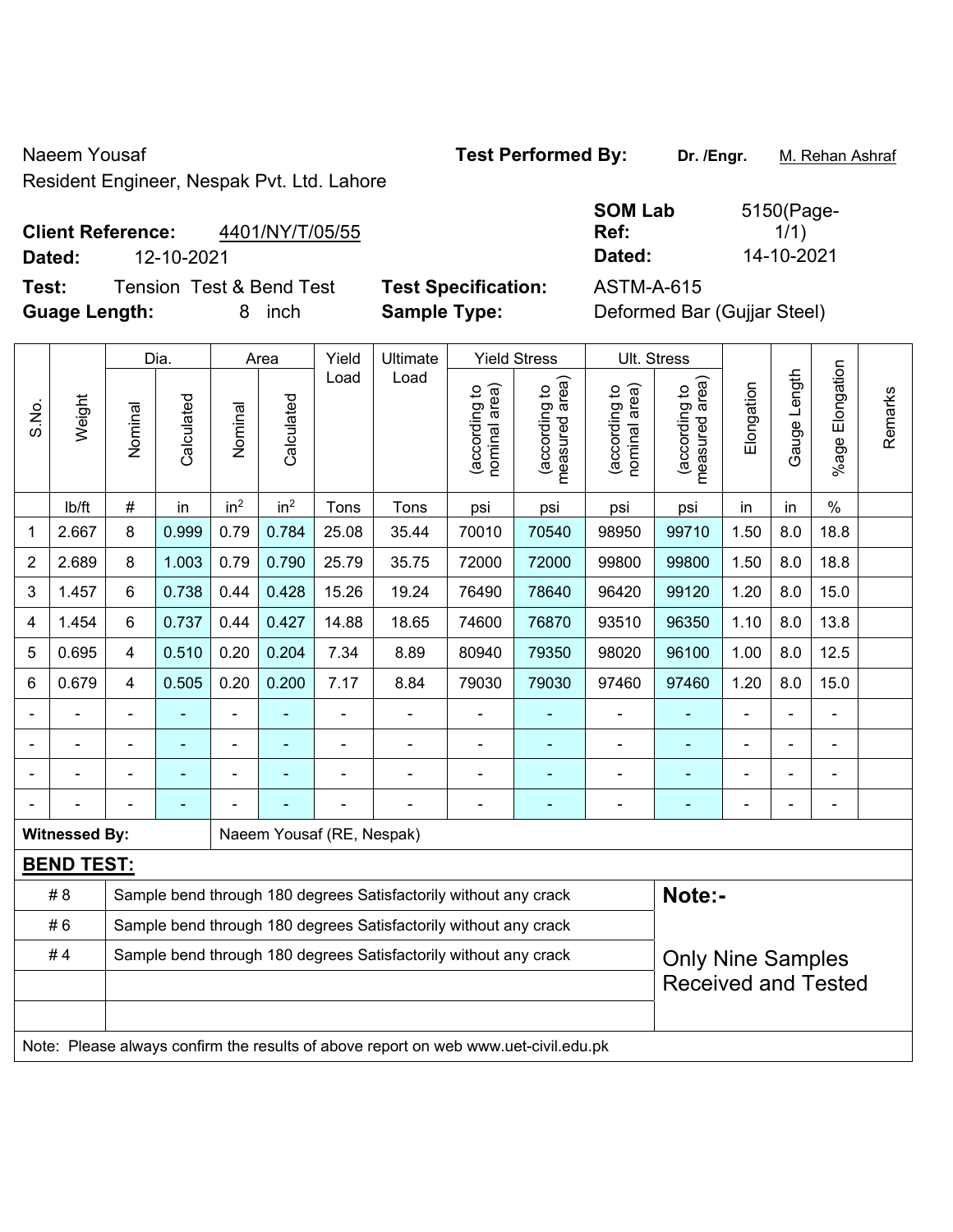Engr. Shahid Hussain **Test Performed By:** Dr. /Engr. **Wasim Abbas** 

Project Director, Government College University, Faisalabad

| <b>GCUF/EC/3636</b><br><b>Client Reference:</b><br>13-10-2021<br>Dated: |                            | <b>SOM Lab</b><br>Ref:<br>Dated: | 5153(Page-1/1)<br>14-10-2021 |
|-------------------------------------------------------------------------|----------------------------|----------------------------------|------------------------------|
| <b>Tension Test &amp; Bend Test</b><br>Test:                            | <b>Test Specification:</b> | <b>ASTM-A-615</b>                |                              |
| <b>Gauge Length:</b><br>inch                                            | <b>Sample Type:</b>        | Deformed Bar                     |                              |

|                |                   |                | Dia.           |                          | Area            | Yield          | Ultimate                                                                            |                                | <b>Yield Stress</b>             |                                | Ult. Stress                     |                                                         |                |                 |         |
|----------------|-------------------|----------------|----------------|--------------------------|-----------------|----------------|-------------------------------------------------------------------------------------|--------------------------------|---------------------------------|--------------------------------|---------------------------------|---------------------------------------------------------|----------------|-----------------|---------|
| S.No.          | Weight            | Nominal        | Calculated     | Nominal                  | Calculated      | Load           | Load                                                                                | nominal area)<br>(according to | measured area)<br>(according to | nominal area)<br>(according to | measured area)<br>(according to | Elongation                                              | Gauge Length   | %age Elongation | Remarks |
|                | Ib/ft             | $\#$           | in             | in <sup>2</sup>          | in <sup>2</sup> | Tons           | Tons                                                                                | psi                            | psi                             | psi                            | psi                             | in                                                      | in             | $\%$            |         |
| 1              | 0.671             | 4              | 0.501          | 0.20                     | 0.197           | 6.03           | 8.48                                                                                | 66550                          | 67560                           | 93530                          | 94950                           | 1.40                                                    | 8.0            | 17.5            |         |
| $\overline{2}$ | 0.675             | 4              | 0.502          | 0.20                     | 0.198           | 6.01           | 8.43                                                                                | 66320                          | 66990                           | 92960                          | 93900                           | 1.40                                                    | 8.0            | 17.5            |         |
| $\blacksquare$ | $\frac{1}{2}$     | $\blacksquare$ | ۰              | $\blacksquare$           | $\blacksquare$  | $\blacksquare$ | $\blacksquare$                                                                      | $\blacksquare$                 | $\blacksquare$                  | $\blacksquare$                 | $\blacksquare$                  | $\blacksquare$                                          | $\blacksquare$ | $\overline{a}$  |         |
|                | $\blacksquare$    | $\blacksquare$ | $\blacksquare$ | ÷                        | $\blacksquare$  | $\blacksquare$ | ÷                                                                                   | $\blacksquare$                 | $\blacksquare$                  | $\blacksquare$                 | $\blacksquare$                  | L,                                                      | $\blacksquare$ | $\blacksquare$  |         |
| $\blacksquare$ | $\blacksquare$    | $\blacksquare$ | $\blacksquare$ | ÷                        | $\blacksquare$  | $\blacksquare$ | $\blacksquare$                                                                      | ä,                             | ٠                               | $\blacksquare$                 | $\blacksquare$                  | $\blacksquare$                                          |                | $\blacksquare$  |         |
|                | ä,                |                |                | $\blacksquare$           |                 | ä,             | Ē,                                                                                  | ä,                             |                                 | $\blacksquare$                 |                                 | L,                                                      |                | $\blacksquare$  |         |
|                |                   |                |                |                          |                 |                |                                                                                     |                                |                                 | $\overline{\phantom{0}}$       |                                 |                                                         |                |                 |         |
|                | $\blacksquare$    |                |                | $\overline{\phantom{0}}$ |                 |                |                                                                                     |                                |                                 |                                |                                 |                                                         |                |                 |         |
| $\blacksquare$ | $\blacksquare$    | $\blacksquare$ | $\blacksquare$ | $\overline{\phantom{0}}$ | ۰               |                | $\blacksquare$                                                                      | $\blacksquare$                 | ٠                               | $\blacksquare$                 | $\blacksquare$                  | $\blacksquare$                                          |                | $\blacksquare$  |         |
| ä,             | $\blacksquare$    | ä,             | $\blacksquare$ | ÷                        | ۰               | $\blacksquare$ | ÷                                                                                   | ä,                             | ÷                               | ÷                              | $\blacksquare$                  | L,                                                      |                | ÷,              |         |
|                |                   |                |                |                          |                 |                |                                                                                     |                                |                                 |                                |                                 |                                                         |                |                 |         |
|                | <b>BEND TEST:</b> |                |                |                          |                 |                |                                                                                     |                                |                                 |                                |                                 |                                                         |                |                 |         |
|                | #4                |                |                |                          |                 |                | Sample bend through 180 degrees Satisfactorily without any crack                    |                                |                                 |                                | Note:-                          |                                                         |                |                 |         |
|                |                   |                |                |                          |                 |                |                                                                                     |                                |                                 |                                |                                 |                                                         |                |                 |         |
|                |                   |                |                |                          |                 |                |                                                                                     |                                |                                 |                                |                                 | <b>Only Three Samples</b><br><b>Received and Tested</b> |                |                 |         |
|                |                   |                |                |                          |                 |                | Note: Please always confirm the results of above report on web www.uet-civil.edu.pk |                                |                                 |                                |                                 |                                                         |                |                 |         |